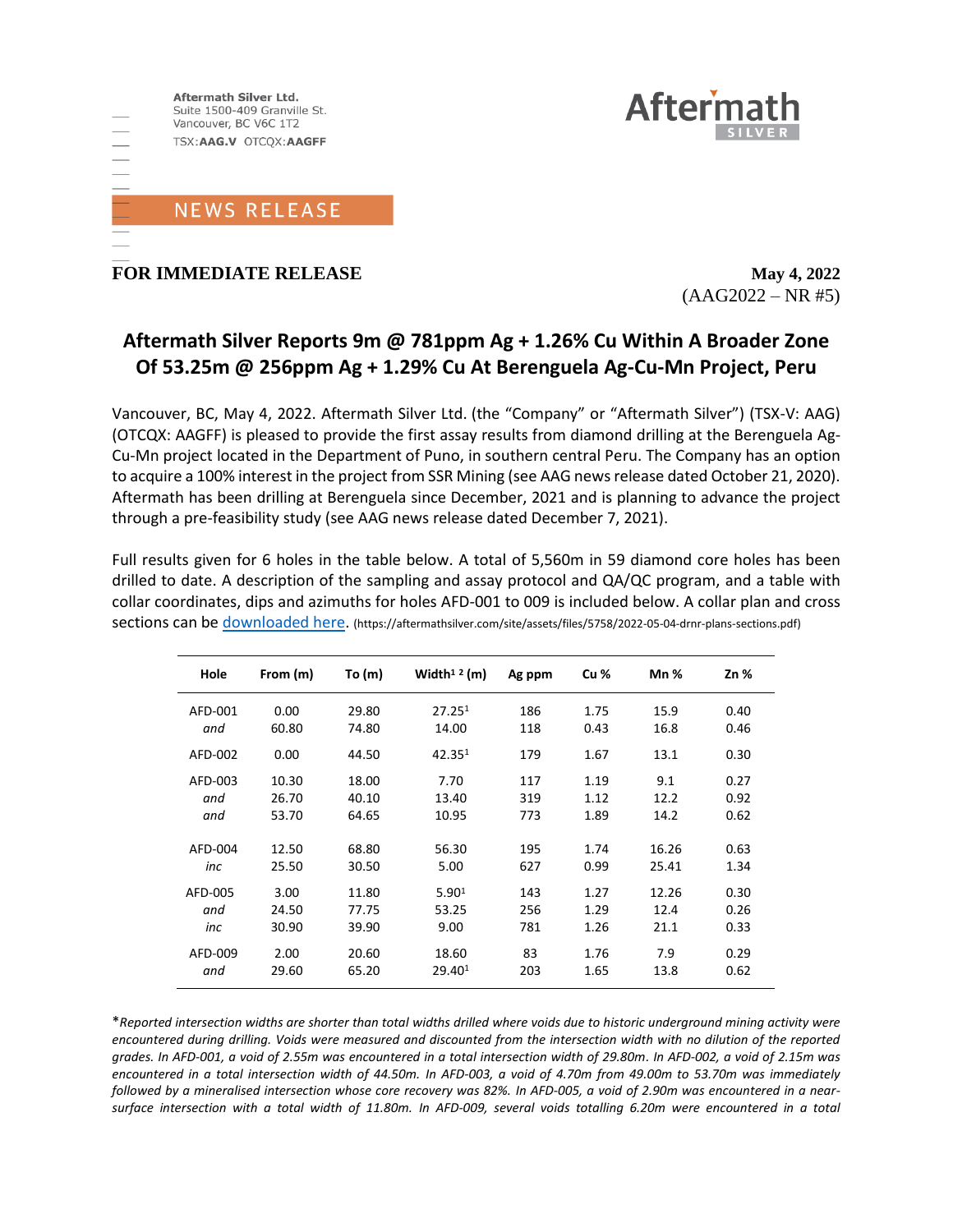

## **NEWS RELEASE**

*intersection width of 35.60m. Berenguela mining: from 1913 until 1965 approximately 500,000 tons was mined including substantial open pit operations – this equates to roughly 1.1% of the historic Berenguela resources (see p.12 of AAG's corporate presentation for details: https://aftermathsilver.com/site/assets/files/5753/2022-04-19-cp-aag.pdf). Aftermath recently obtained complete plans of underground workings which will be incorporated into resource modelling where practical and appropriate. All open pits have been surveyed in detail.* 

*2 The drilling was carried out at a high angle to the stratigraphically controlled mineralisation and intersections can be assumed to equate approximately to true thickness.*

Ralph Rushton, the President of Aftermath commented: *"We're pleased to be able to publish the first assays from our Berenguela drill program which include multiple, thick, high-grade silver, copper and manganese intersections. Holes 003, 004 and 005 returned particularly good silver-copper intercepts. The program to date has more than met our expectations and our geological model is proving to be accurate. The program is planned as a combination of resource verification, metallurgical sampling, and confirmation of some historical RC holes. Our technical team is incorporating the new drilling into a revised geological interpretation of the Berenguela mineralization. We are also building a new geostatistical model of the main mineralized domains ahead of a planned metallurgical test work program using fresh core from these holes. We are aiming to complete a new NI 43-101 compliant resource estimate later this year and work is already underway on the new wire frame and block model. We are looking forward to reporting a steady flow of assay results to shareholders in the coming months."*

### *Geology*

三三三

The host stratigraphy of mineralization at Berenguela comprises folded thickly bedded, light grey limestones and dolomitized limestones. Several large bodies of black massive, patchy, and fracturecontrolled manganese oxide replacement mineralization, with associated silver, copper, and zinc enrichment, are emplaced in the folded limestones. Mineralisation largely follows stratigraphy and is typically conserved as eroded synform remnants, usually exposed at surface and trending 105-120 degrees. The drilling was carried out at a high angle to the stratigraphically controlled mineralisation and intersections can be assumed to approximate to true thickness.

**Hole AFD-001** cut two manganese (Mn) rich zones in the folded limestones – the upper from 0.00 to 29.80m returned 186ppm Ag + 1.75% Cu and 15.9% Mn, and the lower from 60.80m to 74.80m (118ppm Ag + 0.43% Cu and 16.8% Mn) both of which are characterised by massive Mn replacement of limestones. Both zones carry significant values of Ag, Mn, Cu and Zn. An intermediate interval, sandier and less susceptible to Mn replacement, was not mineralised. Thin-bedded claystones and sandstones, reddish in colour, stratigraphically underlie the lower mineralised zone. Conformably underlying the limestone and arenite sequence are evaporites which were intersected at a depth of 90.4m.

**Hole AFD-002** *(PQ diameter metallurgical hole)* cut a Mn rich zone in the folded limestones from surface to 44.50m which returned 179ppm Ag + 1.67% Cu and 13.1% Mn. Non-mineralised limestones, claystones and sandstones follow the mineralised zone. Arenites with evaporites were intersected in the hole at a depth of 90.1m.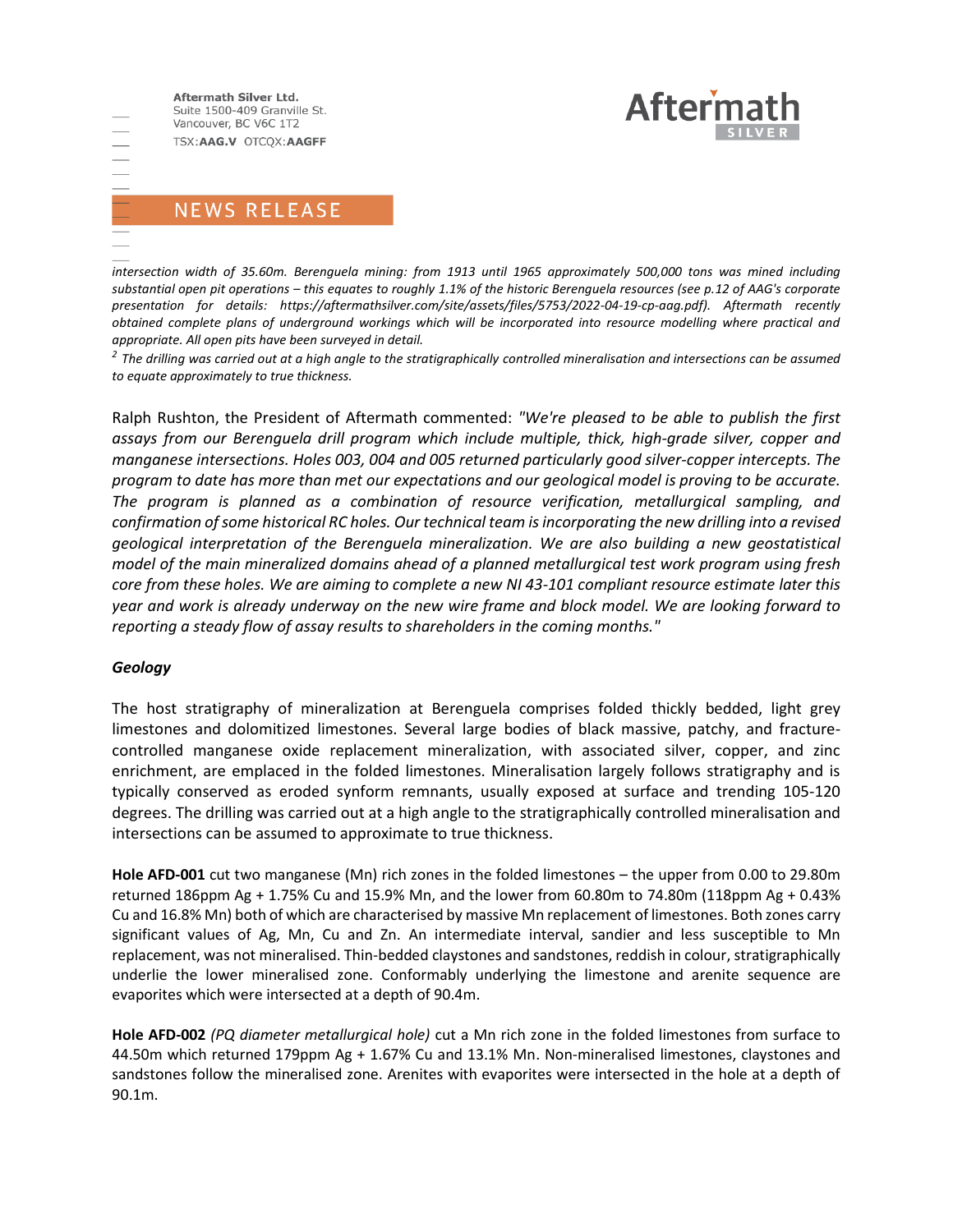

## NEWS RELEASE

**Hole AFD-003** *(PQ diameter metallurgical hole)* traversed 3 separate zones of Mn-rich mineralisation of thickness 7.70m, 13.40m, and 10.95m respectively – some with associated high-grade silver mineralisation in weathered and altered limestones known locally as "panizo". Panizo was a principal target of underground mining as evidenced by the 4.7m mining void adjacent to the deepest, highest grade drill intersection (10.95m @ 773ppm Ag + 1.89% Cu and 14.2% Mn from 53.7m). Underlying the mineralisation are red arenites – a common precursor unit of the footwall contact to evaporites.

**Hole AFD-004** *(PQ diameter metallurgical hole)* is dominated by massive replacement of limestone by Mn-rich mineralisation, with some associated Cu oxides, from 12.50m to 68.80m. Richer mineralisation, around 25 to 30m (5m @ 627ppm Ag + 0.99% Cu and 25.4% Mn from 25.5m) has more limonitic material associated with MnO. Footwall rocks are less altered limestones passing into red arenites.

**Hole AFD-005** crossed a high Mn replacement zone with old workings close to surface from 3.00 to 11.80m. An intercalating limestone unit is altered to a mineralised Mn replacement zone at 24.50m which continues to 77.75m – including high grade silver mineralisation from 30.90 to 39.90m (9m @ 781ppm Ag + 1.26% Cu and 21.1% Mn from 39.9m) in black Mn oxide dominated alteration zones. Underlying this zone are the red arenites.

**Hole AFD-009** traversed two main zones of high Mn replacement mineralisation from close to surface to 65m drill depth. The lower zone, from 29.60m to 65.20m, exhibited voids due to underground mining returned 29.4m @ 203ppm Ag + 1.65% Cu and 13.8% Mn from 29.6m) Underlying the mineralisation are brecciated limestones and red arenites with a contact to the evaporitic sequence at 91.35m.

### *Zone of Historic Drilling*

All holes reported to date have been drilled in zones with prior drilling as shown on the accompanying section 1650E and 1700E. The verification and metallurgical drilling is designed to 1) infill prior drilling patterns for incorporation into a new mineral resource estimate, and 2) recover sufficient sample for metallurgical test work from representative areas of the known mineralisation. In both cross sections in this release, all historic drilling was Reverse Circulation. The results of the new diamond drilling reported here conform well to historic results, both in the overall tenor of the metals and the thickness of mineralisation. No RC holes were twinned by diamond drilling so direct comparisons cannot be made.

### *Drilling at Berenguela*

Aftermath's drill program at Berenguela continues to progress well. To date (May 03, 2022), the team has completed 59 diamond core holes for a total of roughly 5,660m of drilling. Core recoveries continue to be excellent, averaging approximately 94-95%. Twenty-four holes have been completed at HQ diameter for resource infill and possible expansion, and 35 holes have been completed at PQ diameter.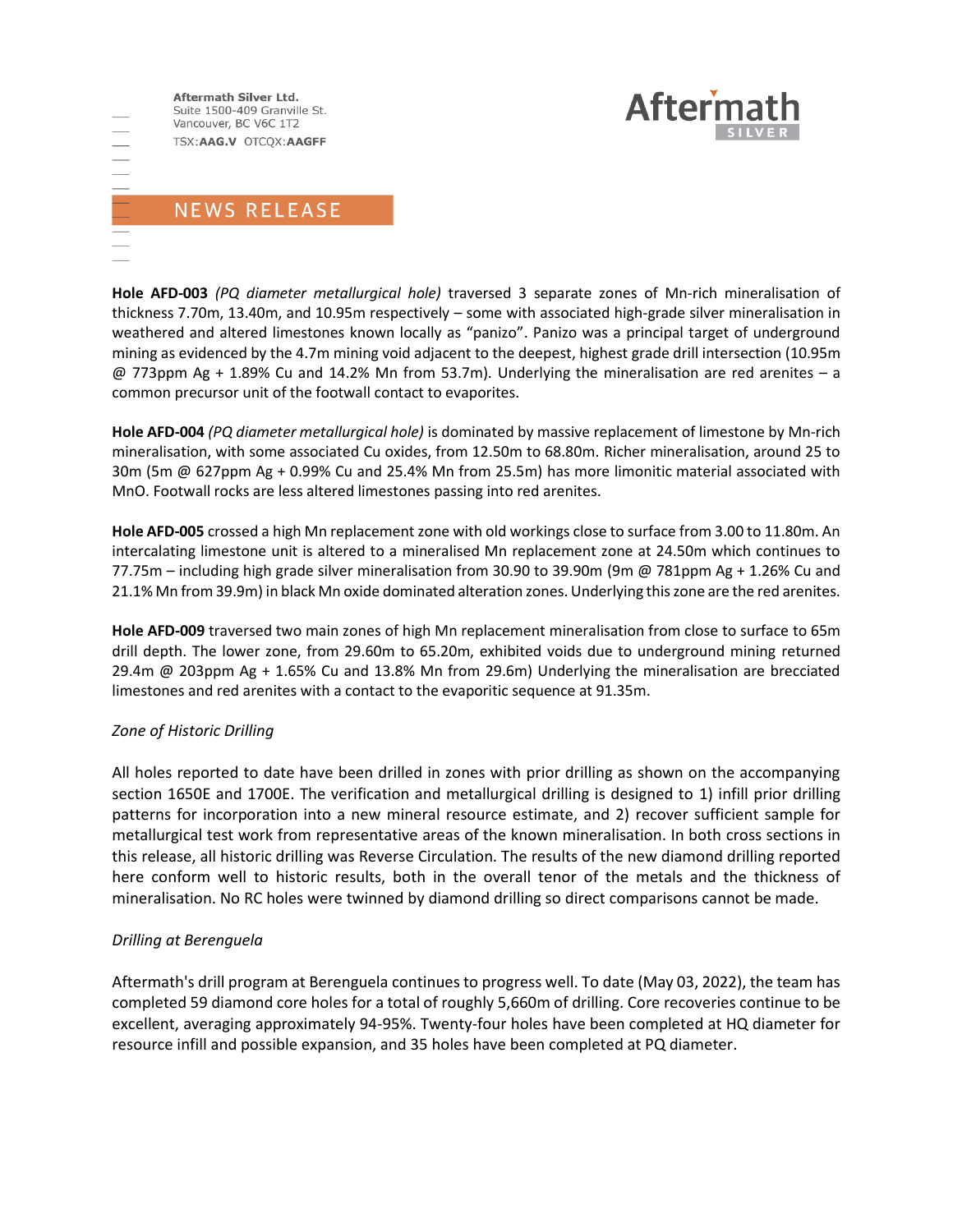

## **NEWS RELEASE**

Cutting and sampling of core continues and approximately 2,600m has been cut and sampled to date. 71 batches of samples, 2,272 in total plus 568 check samples, have been shipped to ALS's lab in Arequipa. The Company anticipates receiving regular batches of assay results in the coming months.

A table of collar coordinates, azimuths, dips and final depths for all of AAG's drilling is included below and a collar map also provided in the most recent corporate presentation available on Aftermath's website at [www.aftermathsilver.com.](http://www.aftermathsilver.com/) Cross sections for this release are available on Aftermath's website by clicking [here](https://aftermathsilver.com/site/assets/files/5758/2022-05-04-drnr-plans-sections.pdf).

### *QA/QC*

Sample preparation and assaying was carried out in Peru by ALS Peru S.A ("ALS"). ALS preparation facilities in Arequipa and assaying facilities in Lima both carry ISO/IEC 17205 accreditation. Logging and sampling were carried out by Aftermath geological staff at the Limon Verde camp in Santa Lucia. Samples were transported to Arequipa and delivered to ALS for preparation and subsequent assaying of pulps in Lima.

During the preparation stage, quartz-washing was performed after each sample to prevent carry-over contamination. Initial assaying was done using a four-acid digestion and ICP-AES multielement analysis for 31 elements. Over limit samples (Ag > 100 g/t, Cu/Mn/Zn >10,000ppm) were reanalysed using 4 acid-digestion and ore-grade ICP-AES analysis. Any Ag samples reporting >1,500 g/t Ag are further analysed using fire assay with gravimetric finish.

A selection of pulps will be submitted to an umpire laboratory to perform check analyses and verify QA/QC implemented in the project. Every batch of 20 samples submitted for assay contained 1 certified reference material (CRM), 1 coarse blank, 1 pulp blank and 1 duplicate core sample, OR 2 CRMs, 1 coarse blank, 1 duplicate core sample. Aftermath commissioned OREAS to prepare 3 different CRMs made from samples of Berenguela mineralization so they are compositionally matched to the mineralized core. In the assays performed for this news release, 48 CRMs were inserted and 4 elements in each CRM checked for certified values – a total of 192 checks in total. Of these 192 individual assays, 8 reported warnings (in a range of 2 to 3 Standard Deviations from the certified value) and 8 reported failures (> 3 Standard Deviations from the certified value). Warnings were viewed as non-consecutive and within a narrow range of the expected value. Investigation of the failures revealed that the high value Mn CRM is close to the boundary limit of 2 distinct analytical methods which may cause issues. Some batches will be re-assayed for Mn using the Ore-Grade Mn method to review the results which will be updated if warranted. One isolated silver CRM failure at low grade was not considered material. Two isolated copper CRM failures are under investigation to review if a re-assay is required.

### **Qualified Person**

Michael Parker, a Fellow of the AusIMM and a non-independent director of Aftermath, is a nonindependent qualified person, as defined by NI 43-101. Mr. Parker has reviewed the technical content of this news release and consents to the information provided in the form and context in which it appears.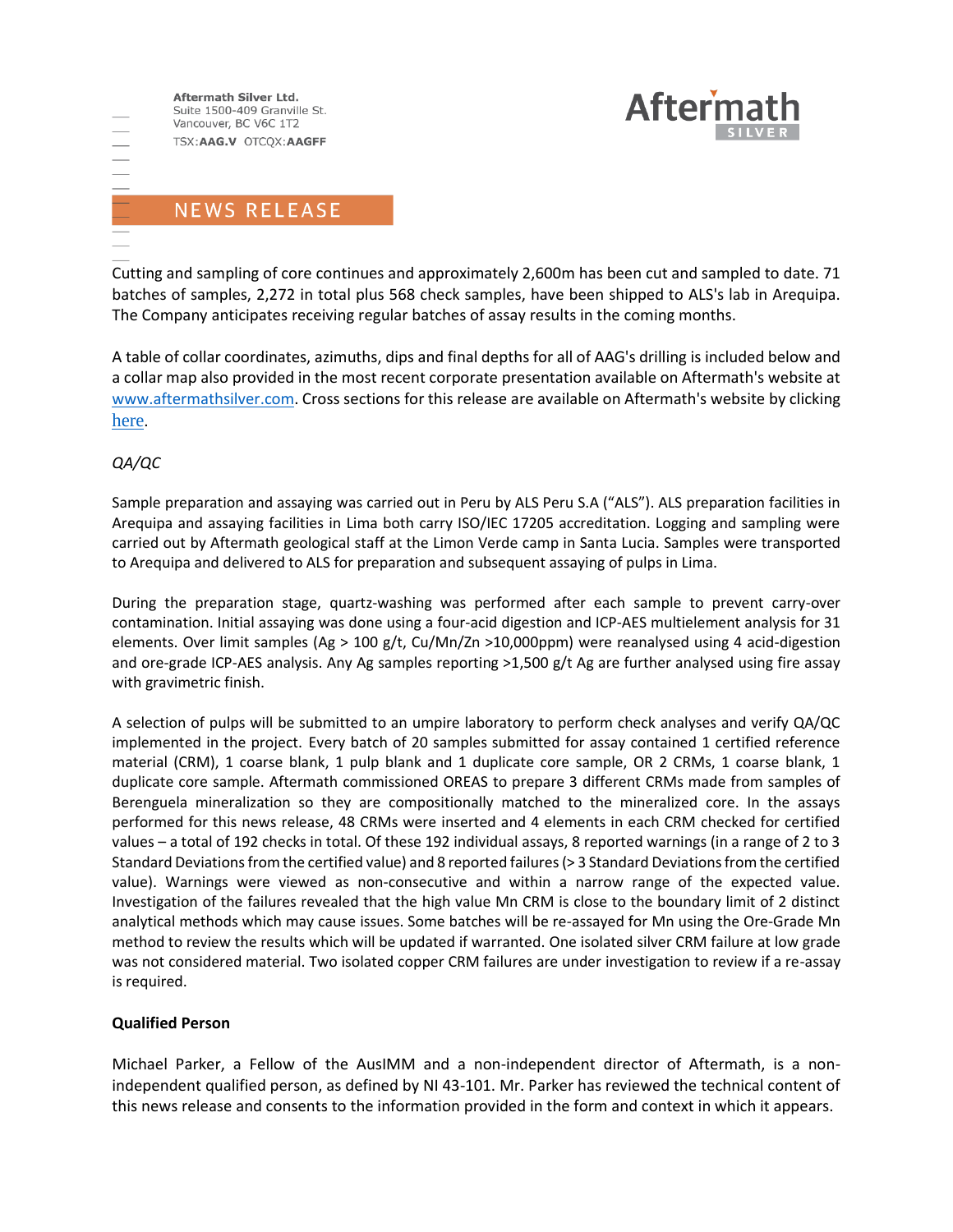

#### **About Aftermath Silver Ltd.**

Aftermath Silver Ltd is a leading Canadian junior exploration company focused on silver, and aims to deliver shareholder value through the discovery, acquisition and development of quality silver projects in stable jurisdictions. Aftermath has developed a pipeline of projects at various stages of advancement. The Company's projects have been selected based on growth and development potential.

**Aftern** 

- **Berenguela Silver-Copper project.** The Company has an option to acquire a 100% interest through a binding agreement with SSR Mining. The project is located in the Department of Puno, in southern central Peru. A NI 43-101 Technical Report on the property was filed in February 2021 (available on SEDAR and the Company's web page). The Company is currently drilling at Berenguela and planning to advance the project through a pre-feasibility study.
- **Challacollo Silver-Gold project.** The Company has an option to acquire 100% interest in the Challacollo silver-gold project through a binding agreement with Mandalay Resources; see Company news release dated June 27th, 2019. A NI 43-101 mineral resource was released on December 15, 2020 (available on SEDAR and the Company's web page). The Company is currently permitting road access in anticipation of an upcoming drill program.
- **Cachinal Silver-Gold project.** The Company owns a 100% interest in the Cachinal Ag-Au project, located 2.5 hours south of Antofagasta., On September 16, 2020 the Company released a CIM compliant Mineral Resource and accompanying NI 43-101 Technical Report (available on SEDAR and on the Company's web page).

ON BEHALF OF THE BOARD OF DIRECTORS

"*Ralph Rushton"*

Ralph Rushton CEO and Director 604-484-7855

*Neither the TSX Venture Exchange nor its Regulation Services Provider (as that term is defined in policies of the TSX Venture Exchange) accepts responsibility for the adequacy or accuracy of this release.*

#### **Cautionary Note Regarding Forward-Looking Information**

*Certain of the statements and information in this news release constitute "forward-looking information" within the meaning of applicable Canadian provincial securities laws. Any statements or information that express or involve discussions with respect to interpretation of exploration programs and drill results, predictions, expectations, beliefs, plans, projections, objectives, assumptions or future events or performance (often, but not always, using words or phrases such as "expects", "is expected", "anticipates", "believes", "plans",*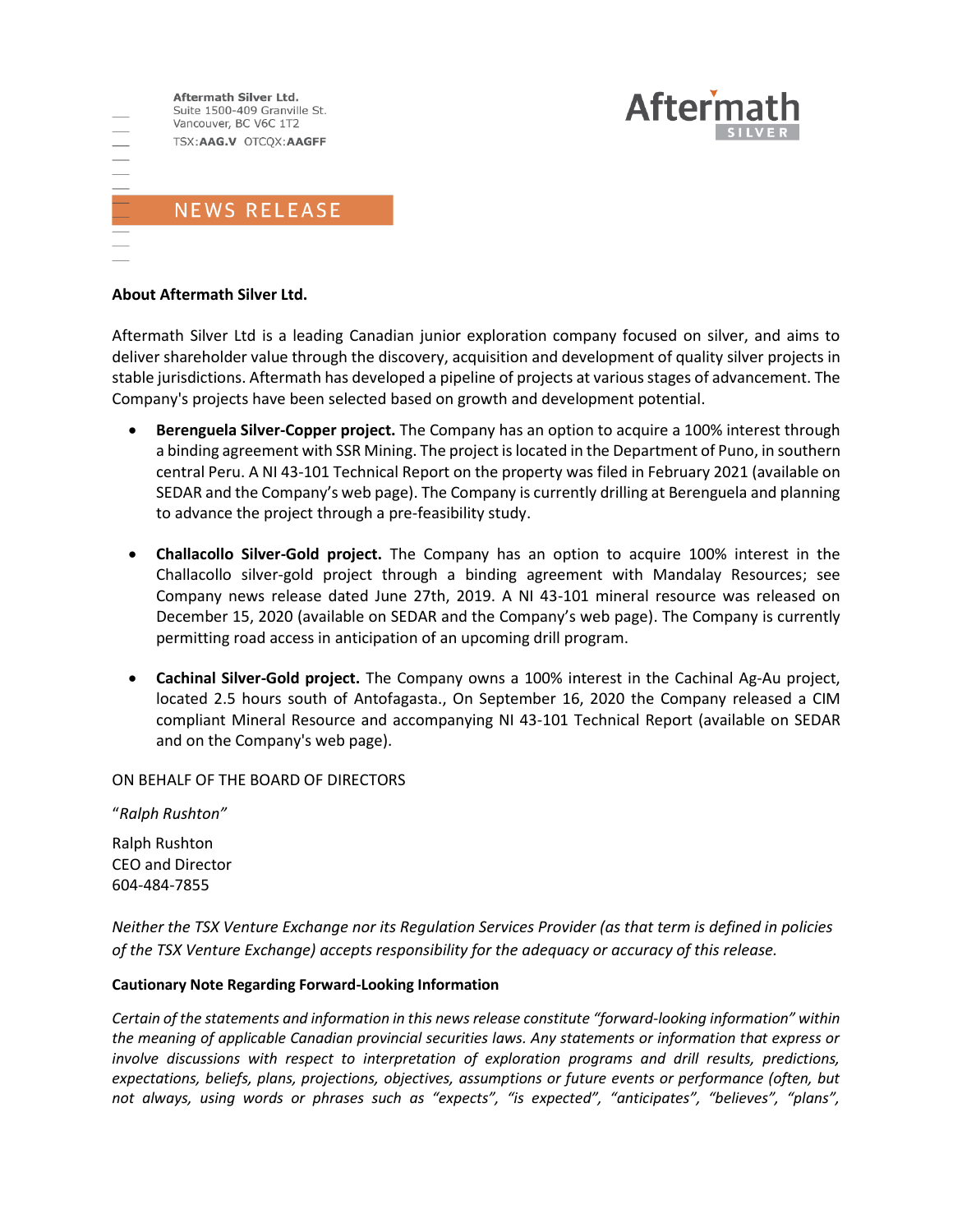

# NEWS RELEASE

*"projects", "estimates", "assumes", "intends", "strategies", "targets", "goals", "forecasts", "objectives", "budgets", "schedules", "potential" or variations thereof or stating that certain actions, events or results "may", "could", "would", "might" or "will" be taken, occur or be achieved, or the negative of any of these terms and similar expressions) are not statements of historical fact and may be forward-looking statements or information.*

*These statements involve known and unknown risks, uncertainties and other factors that may cause actual results or events to differ materially from those anticipated in such forward‐looking statements. Although the Company believes the expectations expressed in such forward‐looking statements are based on reasonable assumptions, such statements are not guarantees of future performance and actual results or developments may differ materially from those in the forward‐looking statements. Factors that could cause actual results to differ materially from those in forward‐looking statements include, but are not limited to, changes in commodities prices; changes in expected mineral production performance; unexpected increases in capital costs; exploitation and exploration results; continued availability of capital and financing; and general economic, market or business conditions. In addition, forward‐looking statements are subject to various risks, including but not limited to operational risk; political risk; currency risk; capital cost inflation risk; that data is incomplete or inaccurate. The reader is referred to the Company's filings with the Canadian securities regulators for disclosure regarding these and other risk factors, accessible through Aftermath Silver's profile at www.sedar.com.*

*There is no certainty that any forward‐looking statement will come to pass and investors should not place undue reliance upon forward‐looking statements. The Company does not undertake to provide updates to any of the forward‐looking statements in this release, except as required by law.*

#### *Cautionary Note to US Investors - Mineral Resources*

*This News Release has been prepared in accordance with the requirements of NI 43-101 and the Canadian Institute of Mining, Metallurgy and Petroleum Definition Standards, which differ from the requirements of U.S. securities laws. NI 43-101 is a rule developed by the Canadian Securities Administrators that establishes standards for all public disclosure an issuer makes of scientific and technical information concerning mineral projects. Canadian public disclosure standards, including NI 43-101, differ significantly from the requirements of the United States Securities and Exchange Commission, and information concerning mineralization, deposits, mineral reserve and resource information contained or referred to herein may not be comparable to similar information disclosed by U.S. companies.*

Table 2. Hole azimuth & dip and collar positions. Aftermath drill holes AFD-001 to 009. Collar coordinates in WGS84 19S

| <b>YEAR</b> | <b>TYPE</b> | <b>HOLE</b> | <b>DIAMETER</b> | <b>WGS84 X</b> | <b>WGS84 Y</b> | ELEVATION (m) | <b>DEPTH</b> | AZ | <b>DIP</b> |
|-------------|-------------|-------------|-----------------|----------------|----------------|---------------|--------------|----|------------|
| 2021        | DD          | AFD001      | HQ3             | 332008.2       | 8268114        | 4239.442      | 124.6        | 15 | $-55$      |
| 2021        | DD          | AFD002      | PQ3             | 332008.1       | 8268112        | 4239.388      | 93.8         | 15 | $-84$      |
| 2021        | DD          | AFD003      | PQ3             | 332017.2       | 8268157        | 4246.735      | 84.7         | 15 | $-55$      |
| 2021        | DD          | AFD004      | PQ3             | 332016.9       | 8268157        | 4246.744      | 89           | 15 | $-73$      |